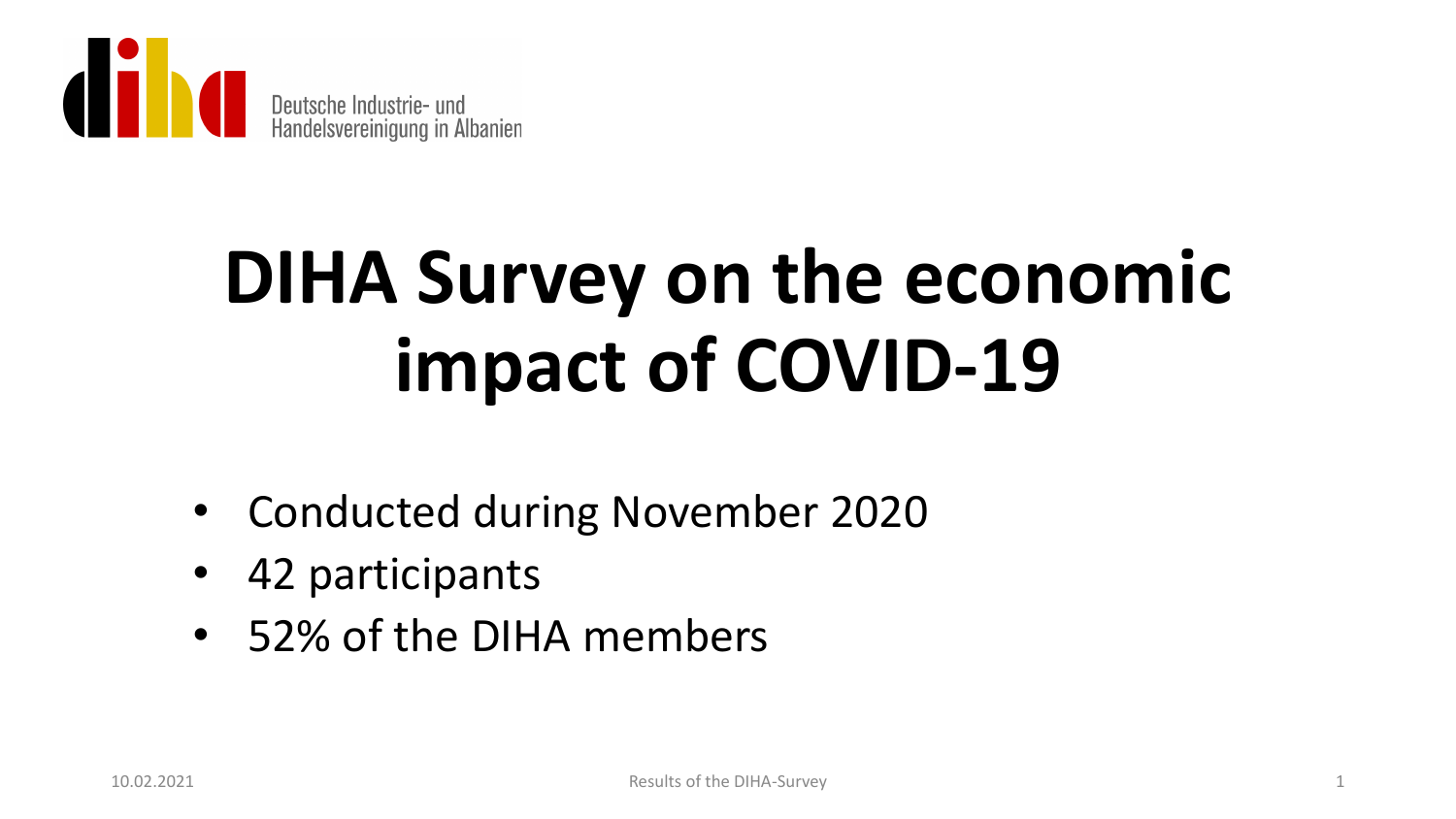## **How high was the annual turnover of your company in 2019?**

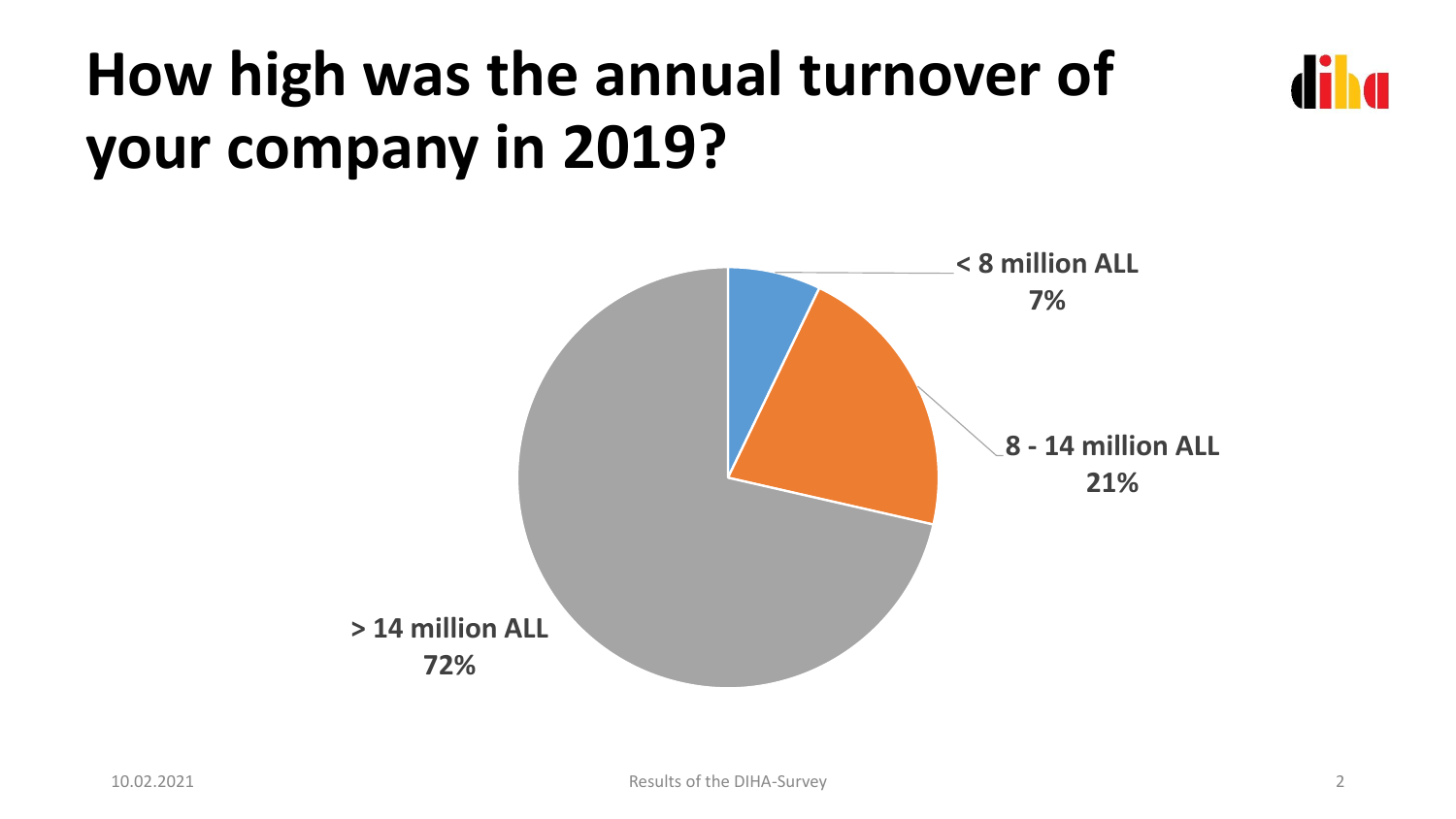### **Number of employees in the company**



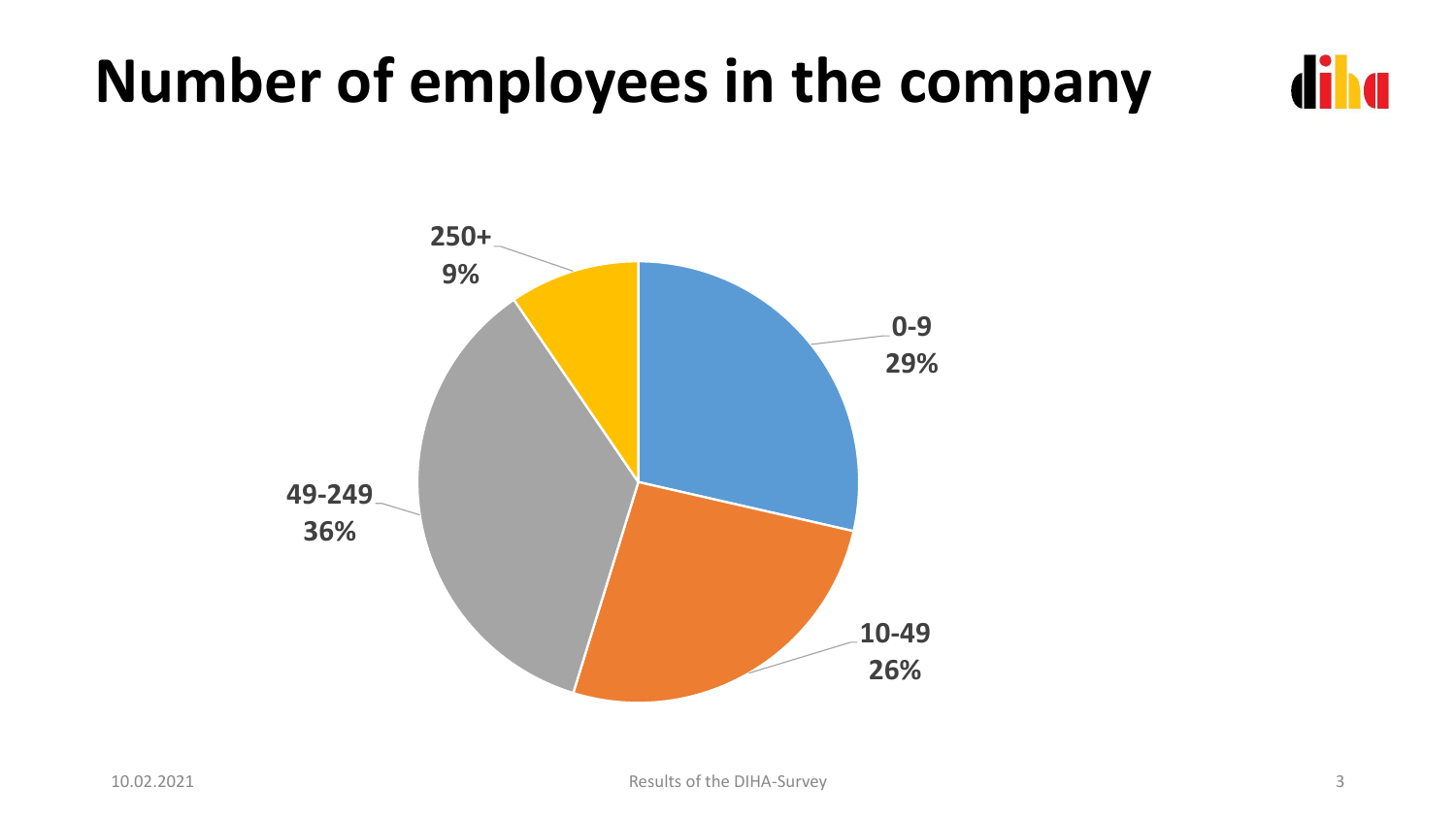## **Sector / Activity**



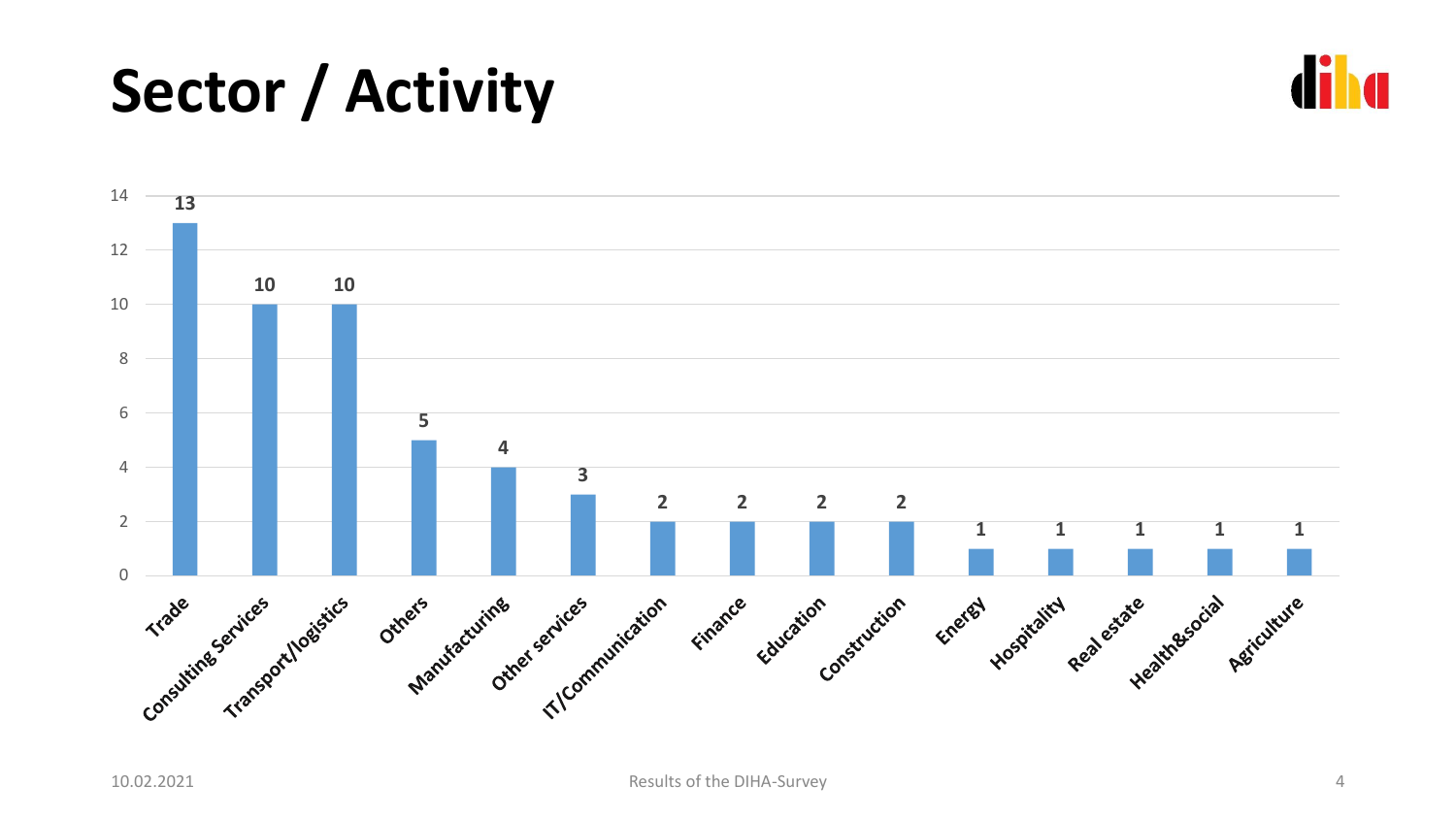### **The perspective of your company for the next 12 months?**

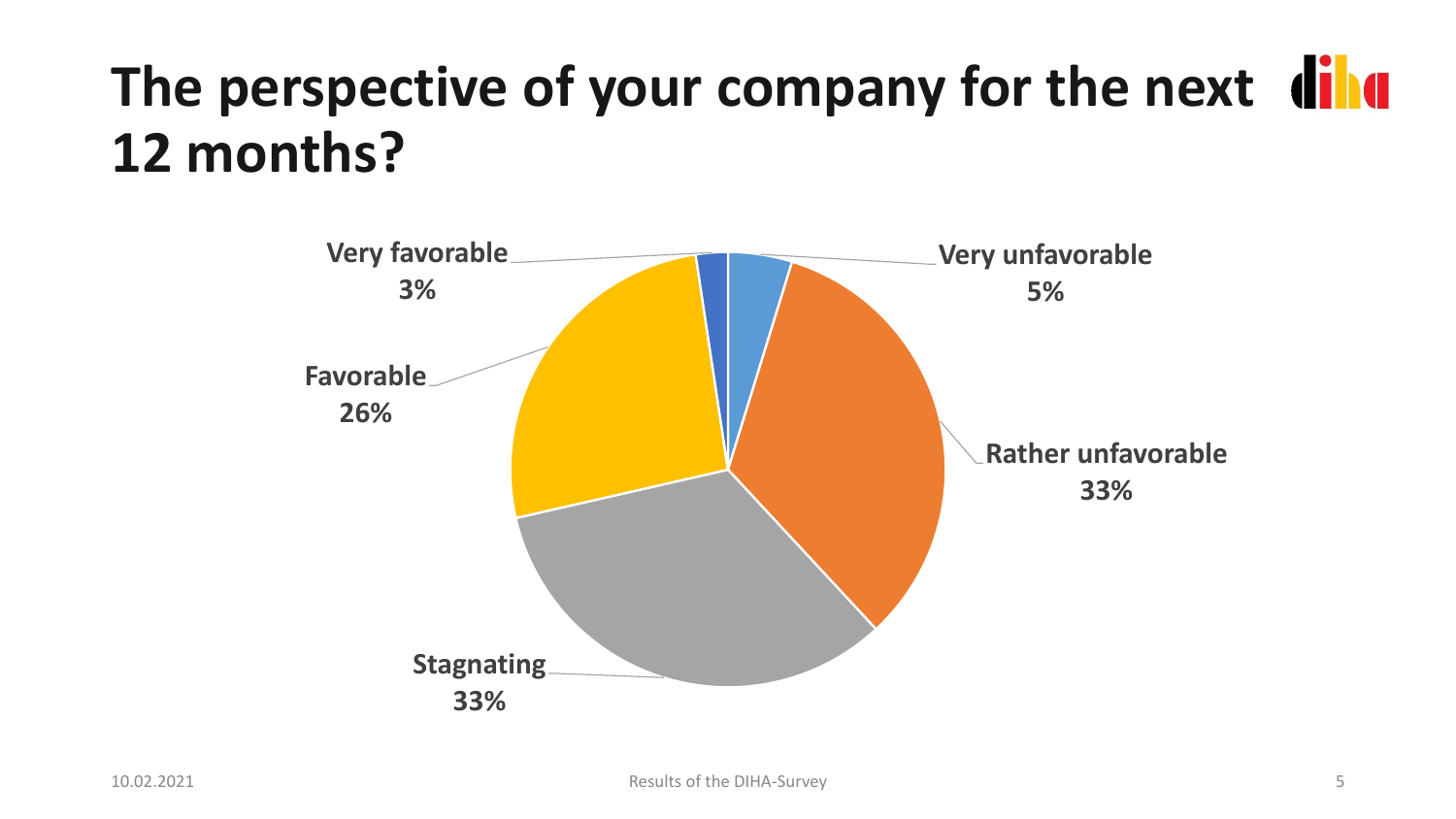#### diha **Your expectations for the businesses of your sector in the next 6 months?**

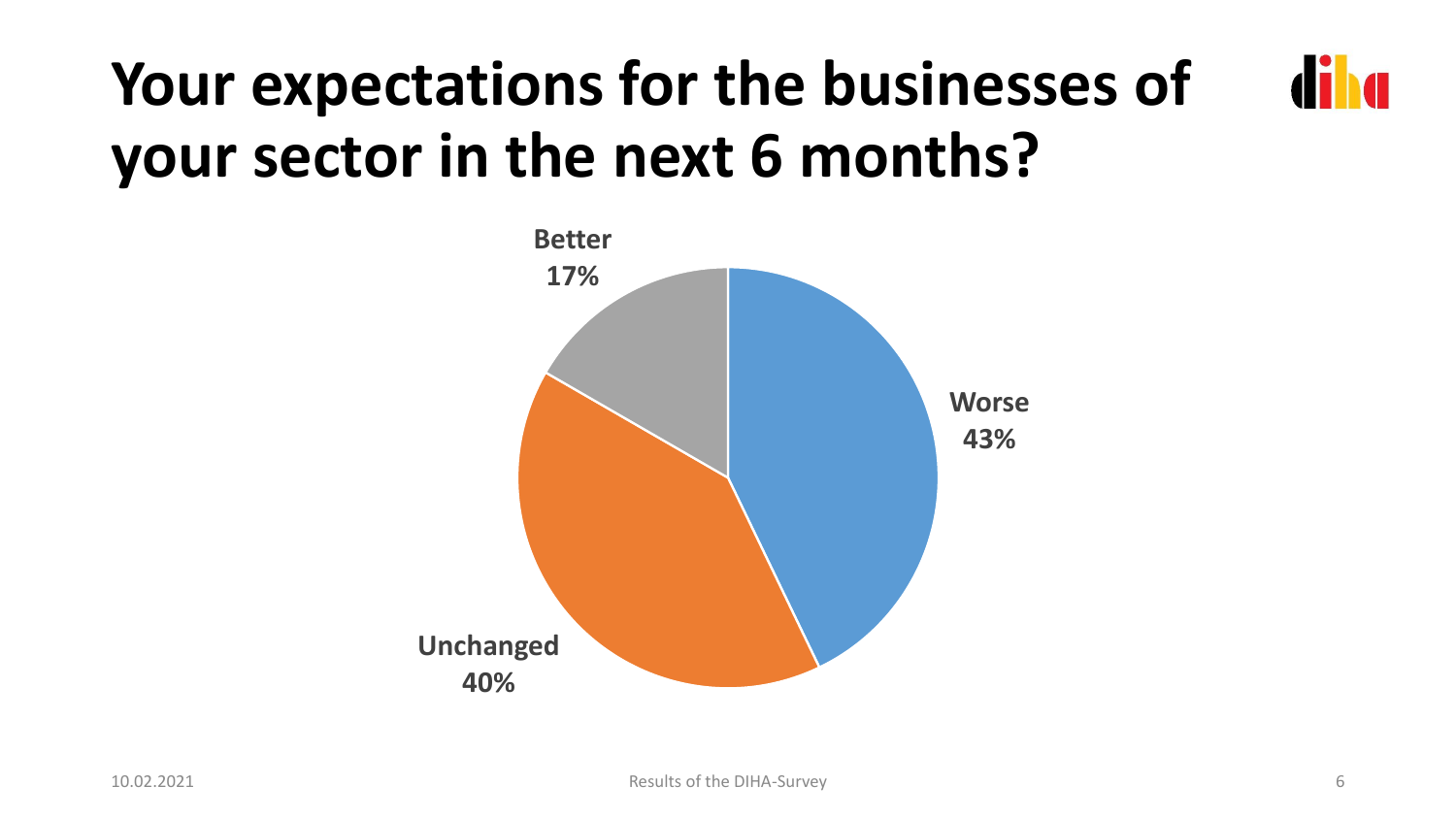## **How do you expect your turnover for 2020 to be compared to 2019?**

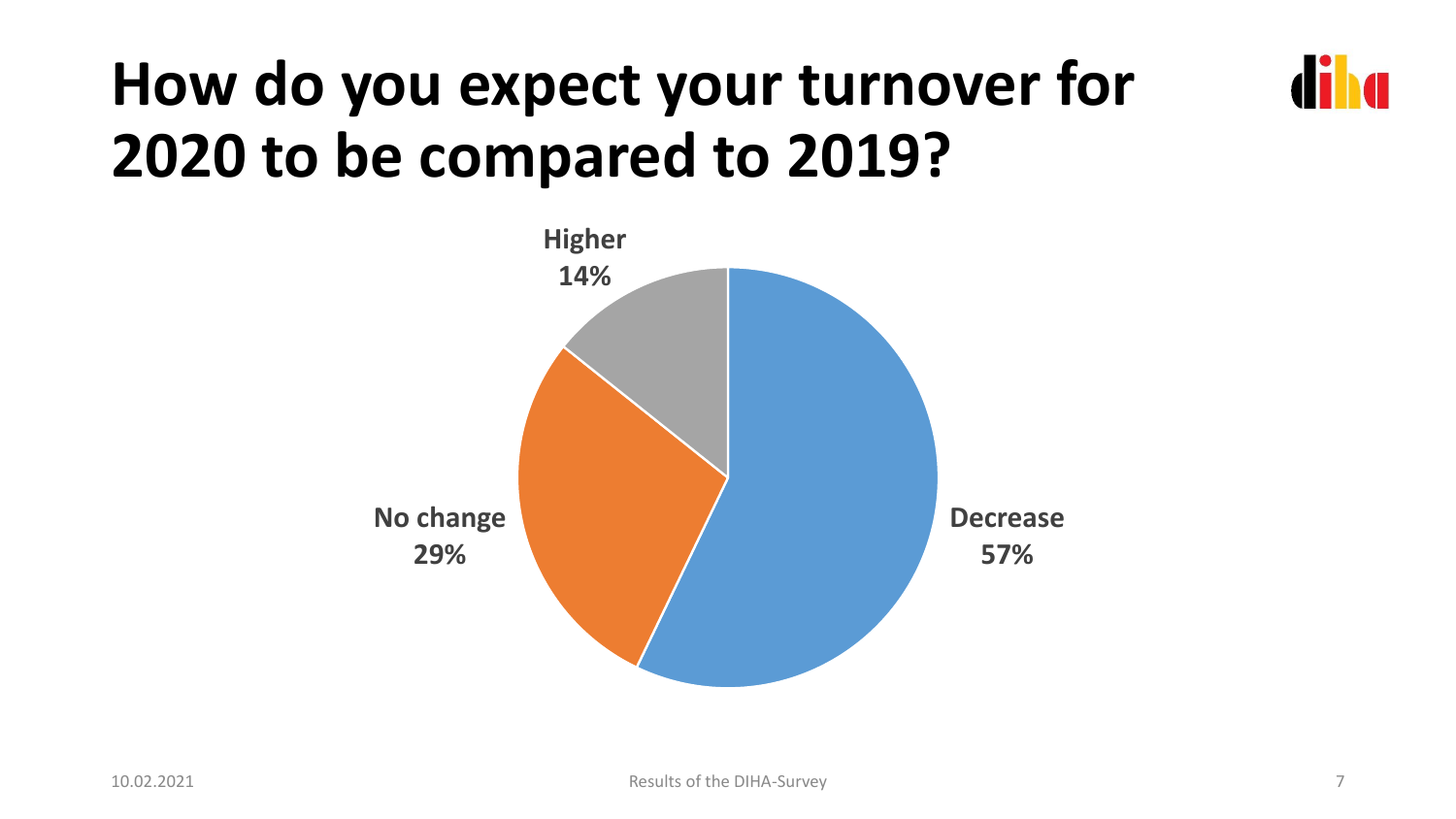## **How will the number of the employees develop in your company in the next 12 months?**



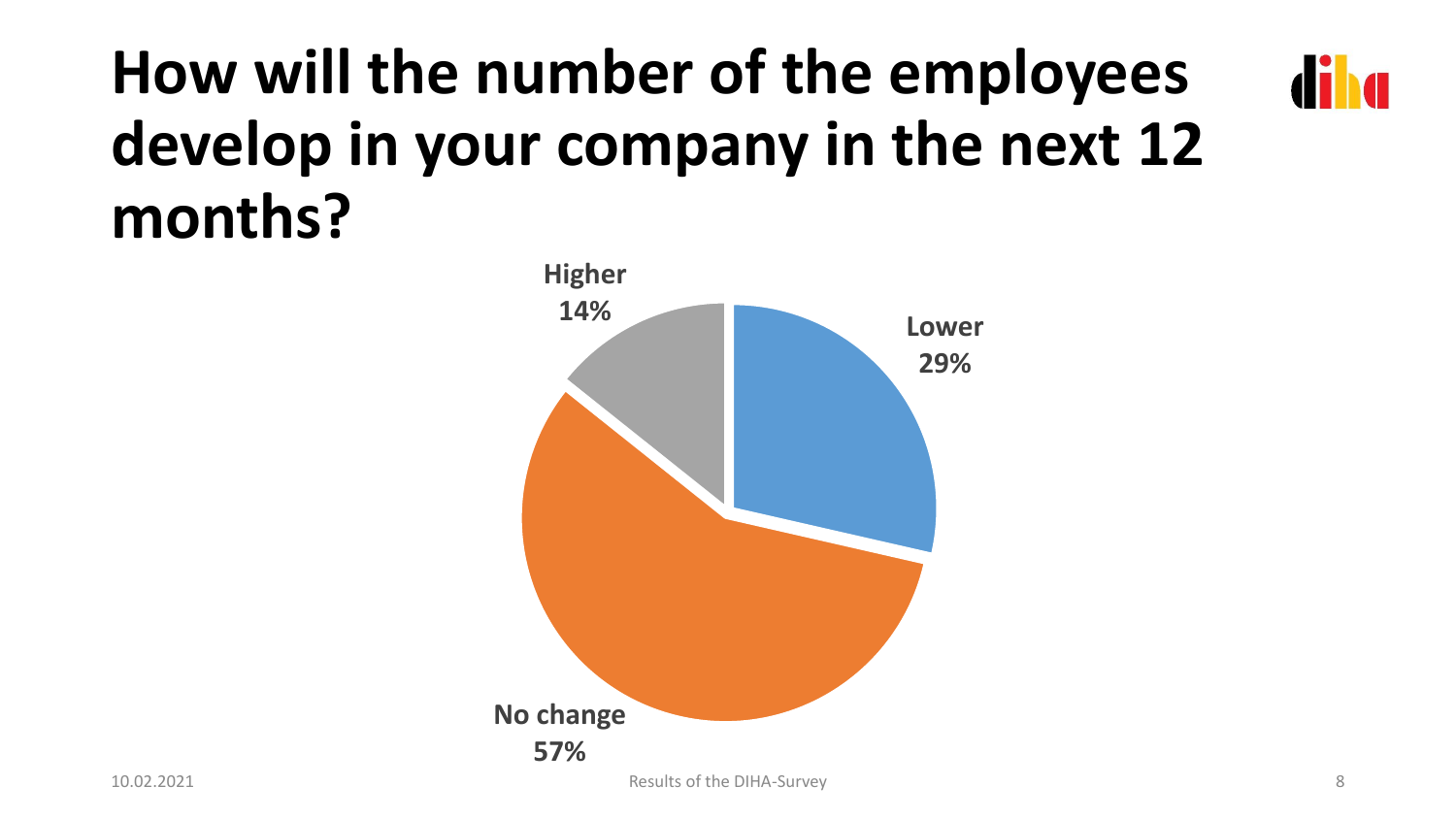### **Did COVID-19 affect your company?**

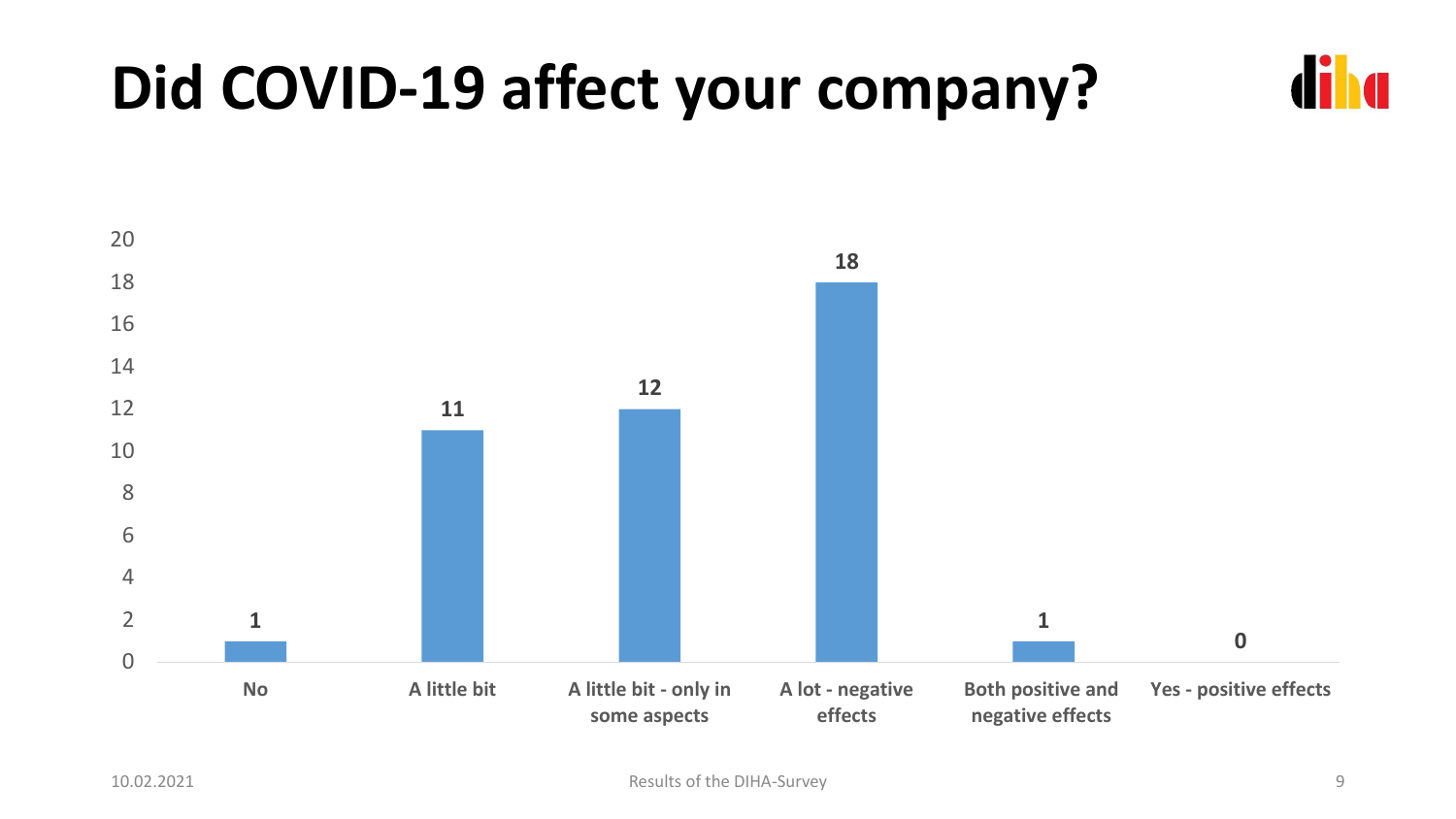## **If Corona Virus affects your company, which are the most important reasons?**

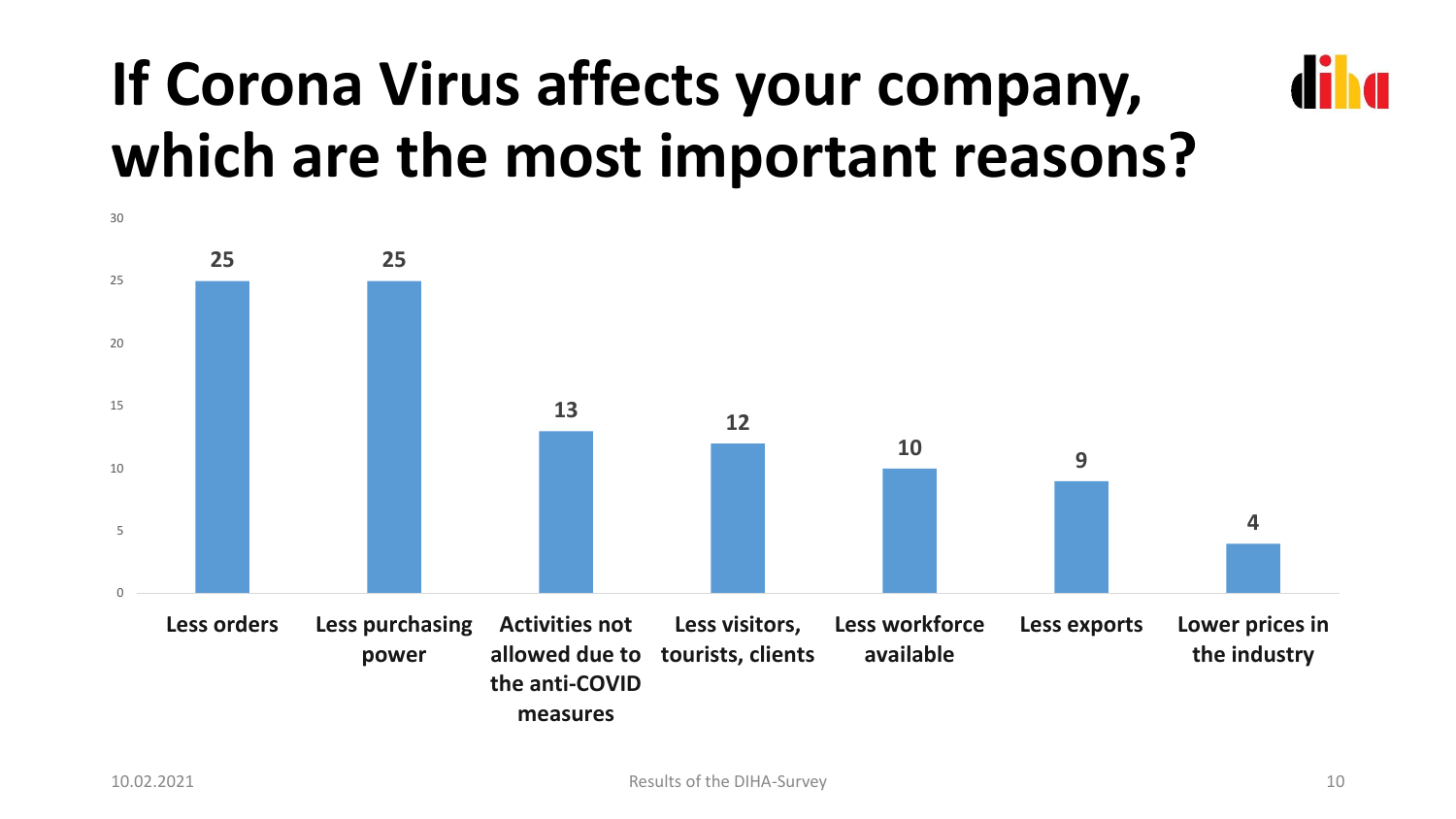## **How long do you expect to have negative effects in your company?**

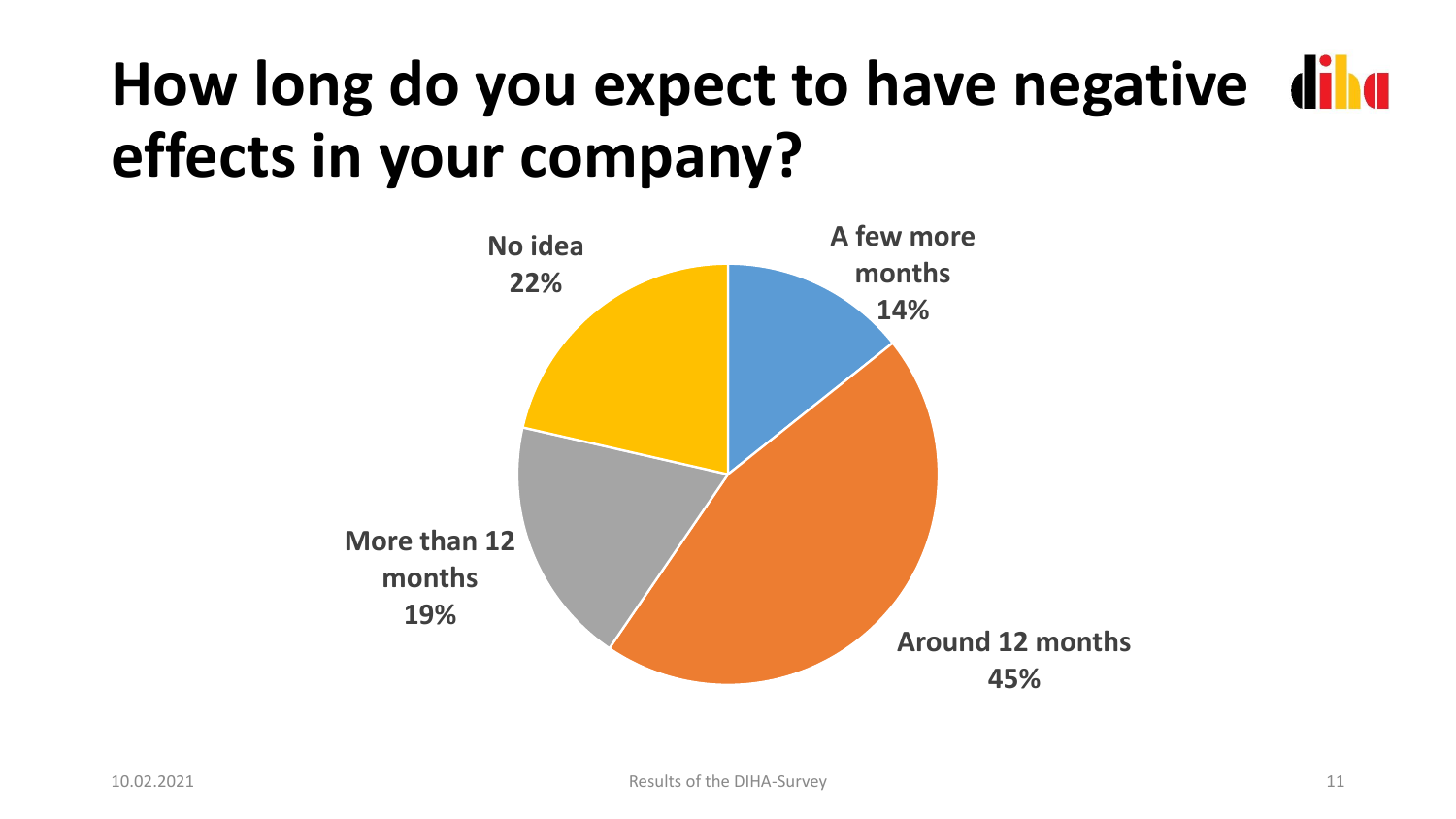#### **How long can your company fulfill its duties in the actual conditions - without any additional external resources?**

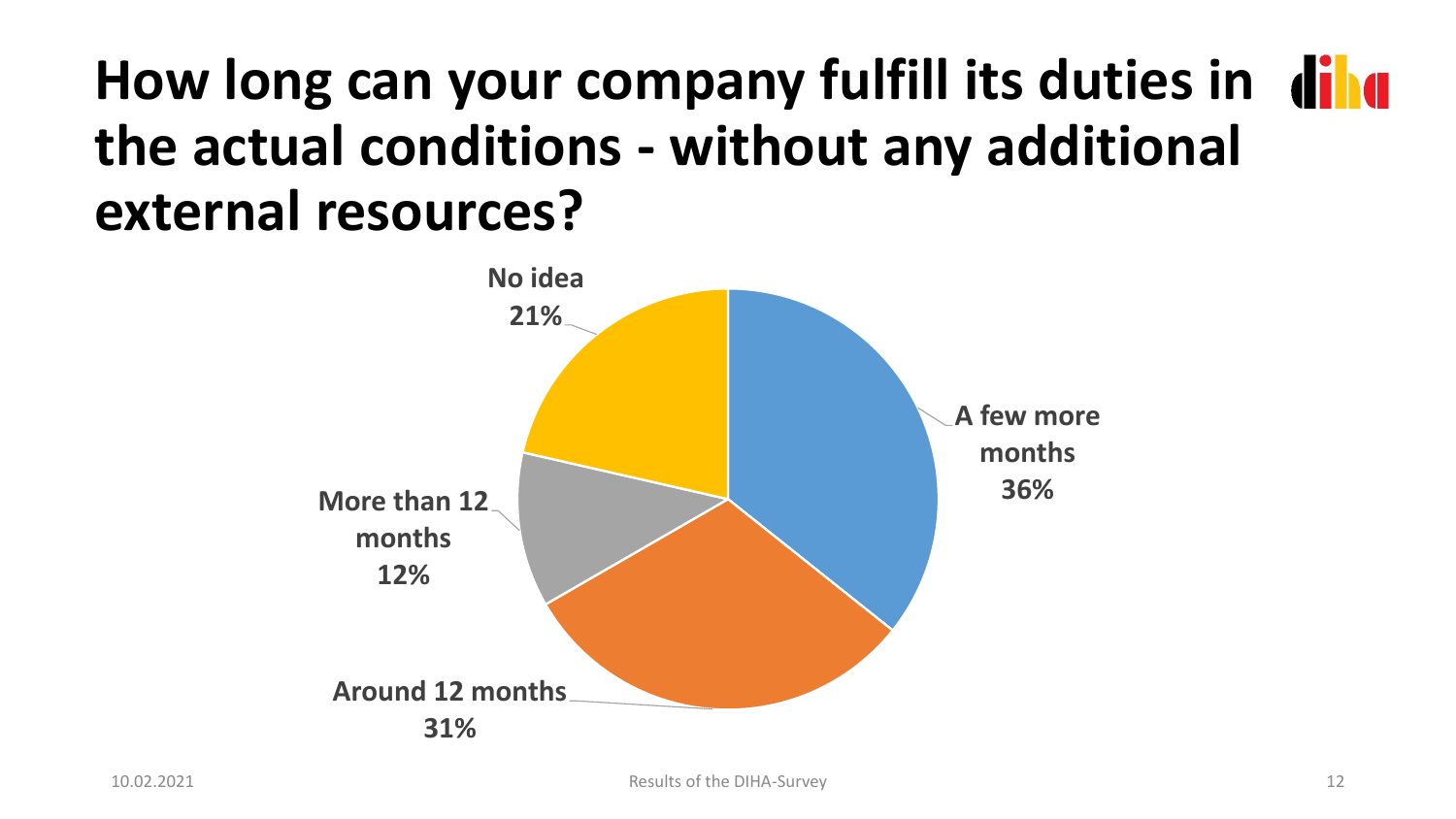#### **Do you notice any negative consequences related to the production/distribution/ performance?**

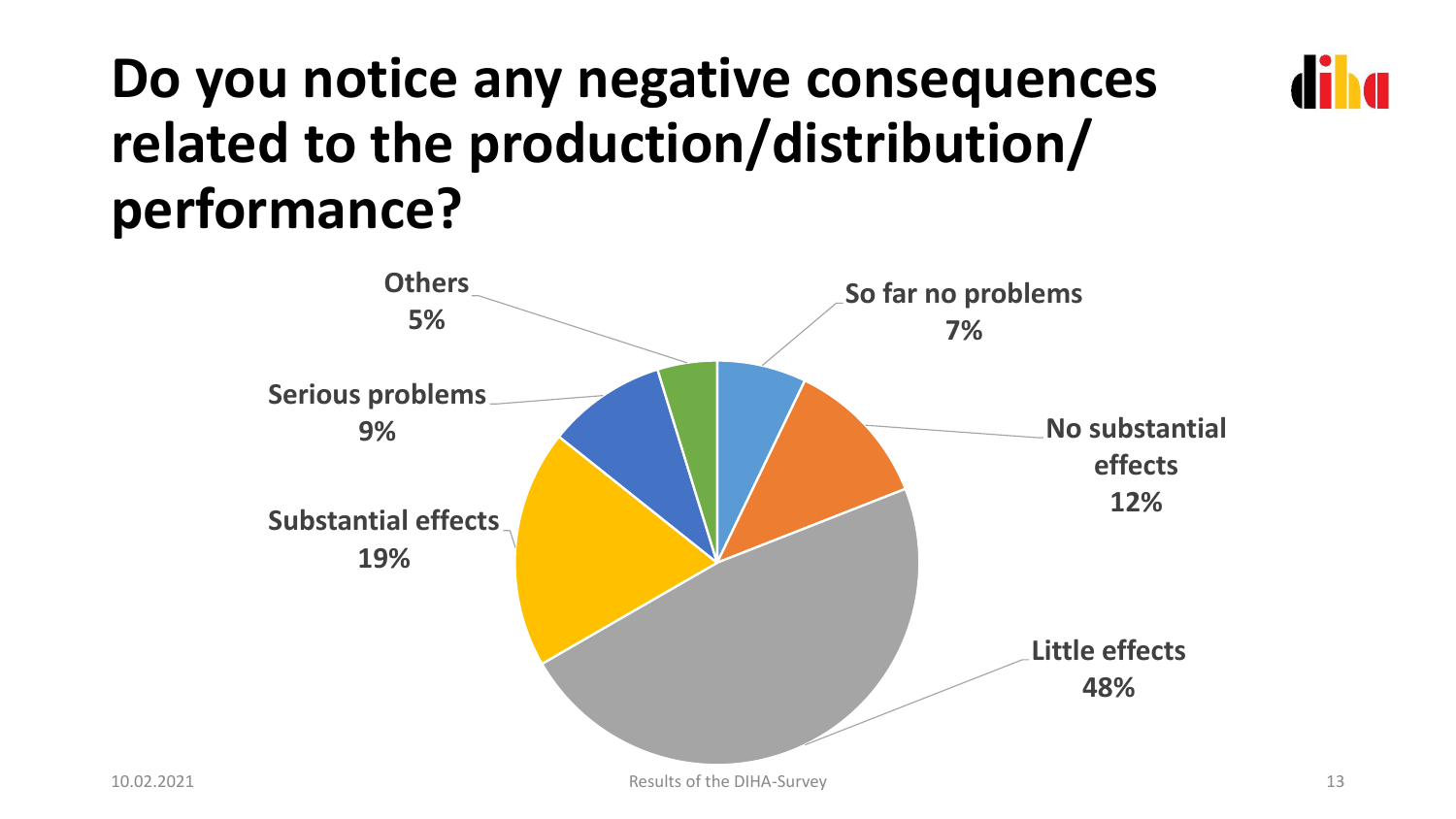#### **Which measures have you taken so far, in case you had to reduce your activity due to COVID-19?**

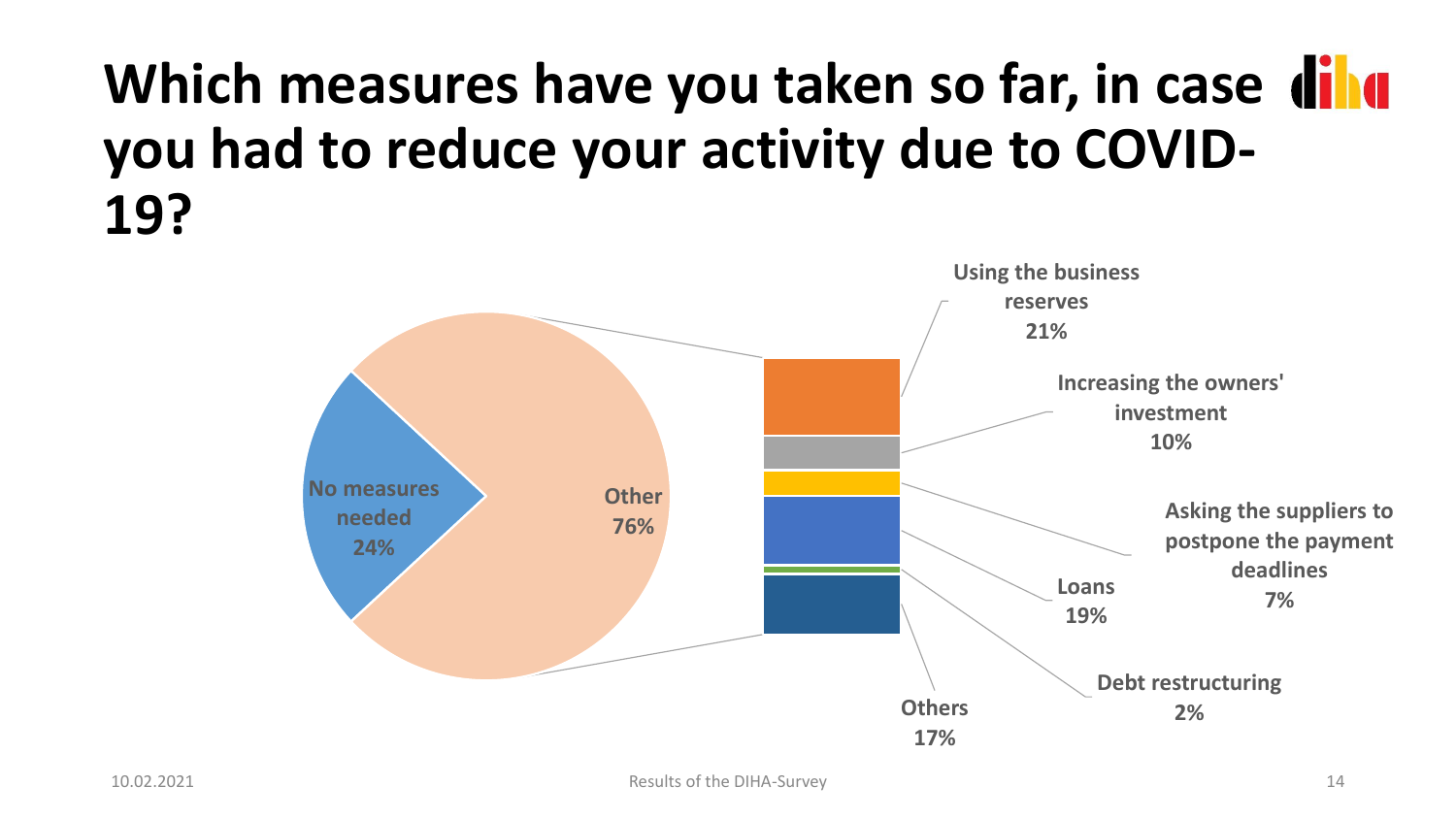### If COVID-19 is affecting your company, how are **dilate you managing the situation with the employees?**

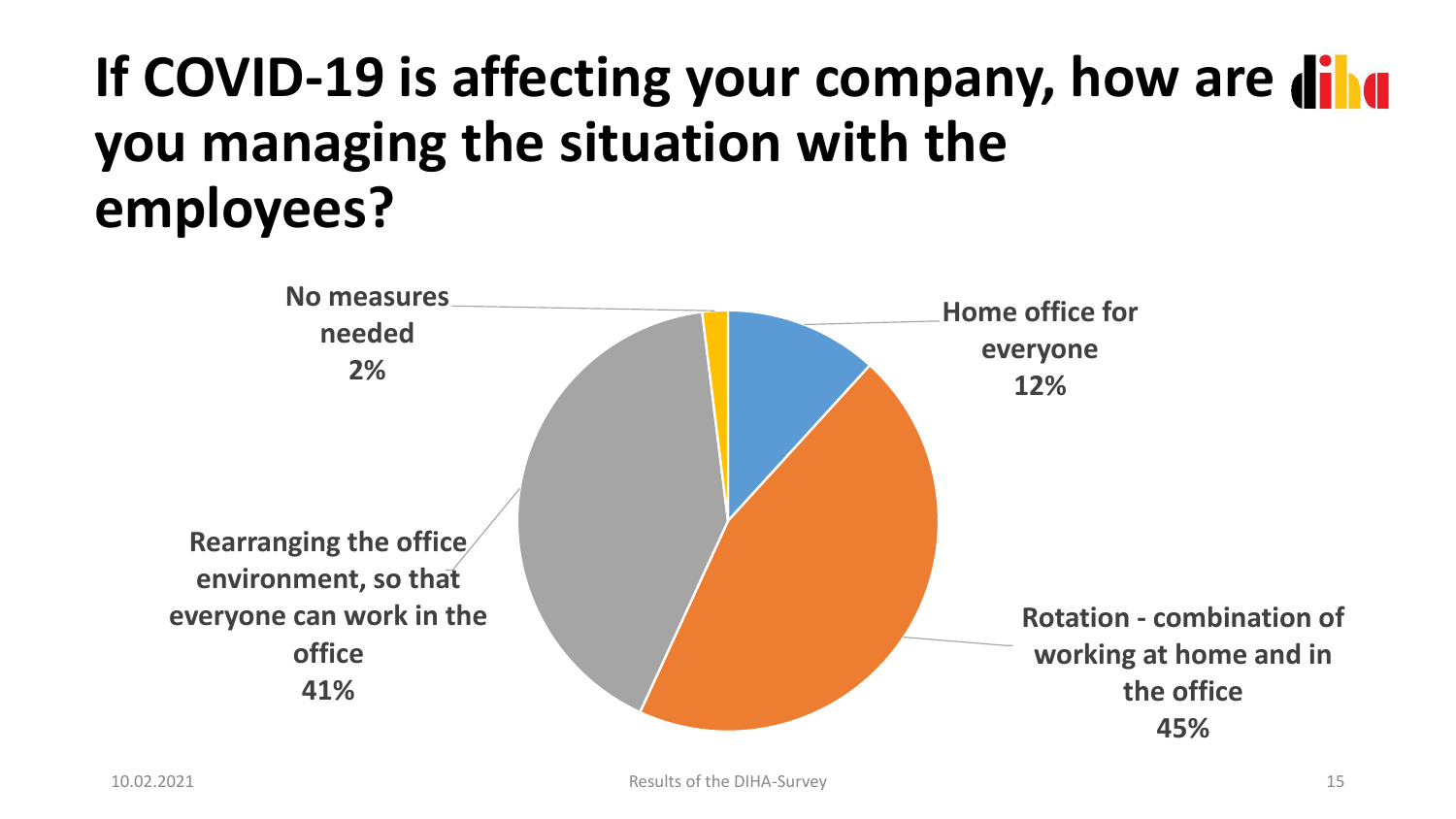## **Under these circumstances, did you have to fire employees because of COVID-19?**

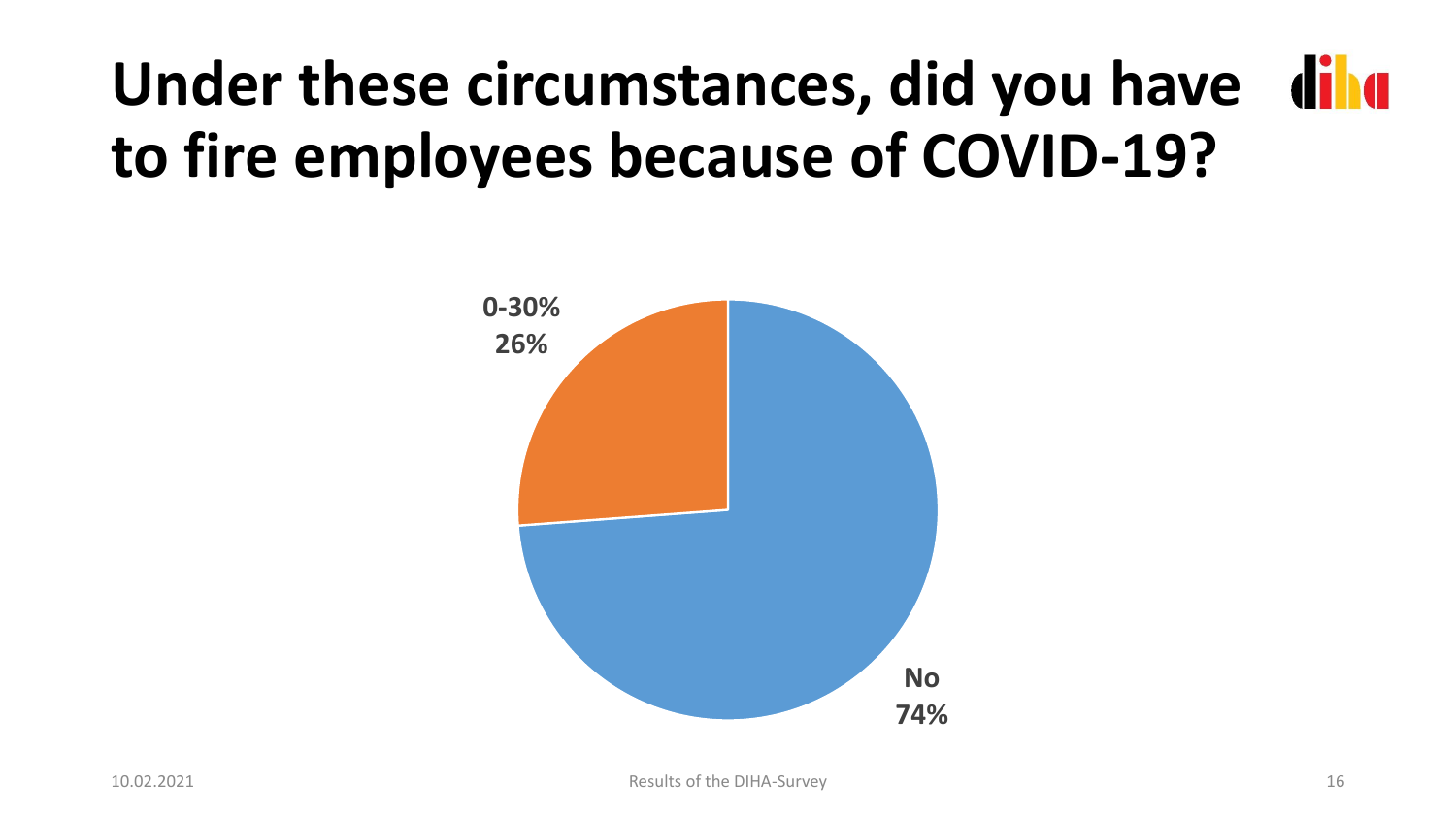### **Do you plan to fire employees if the situation continues to be the same?**

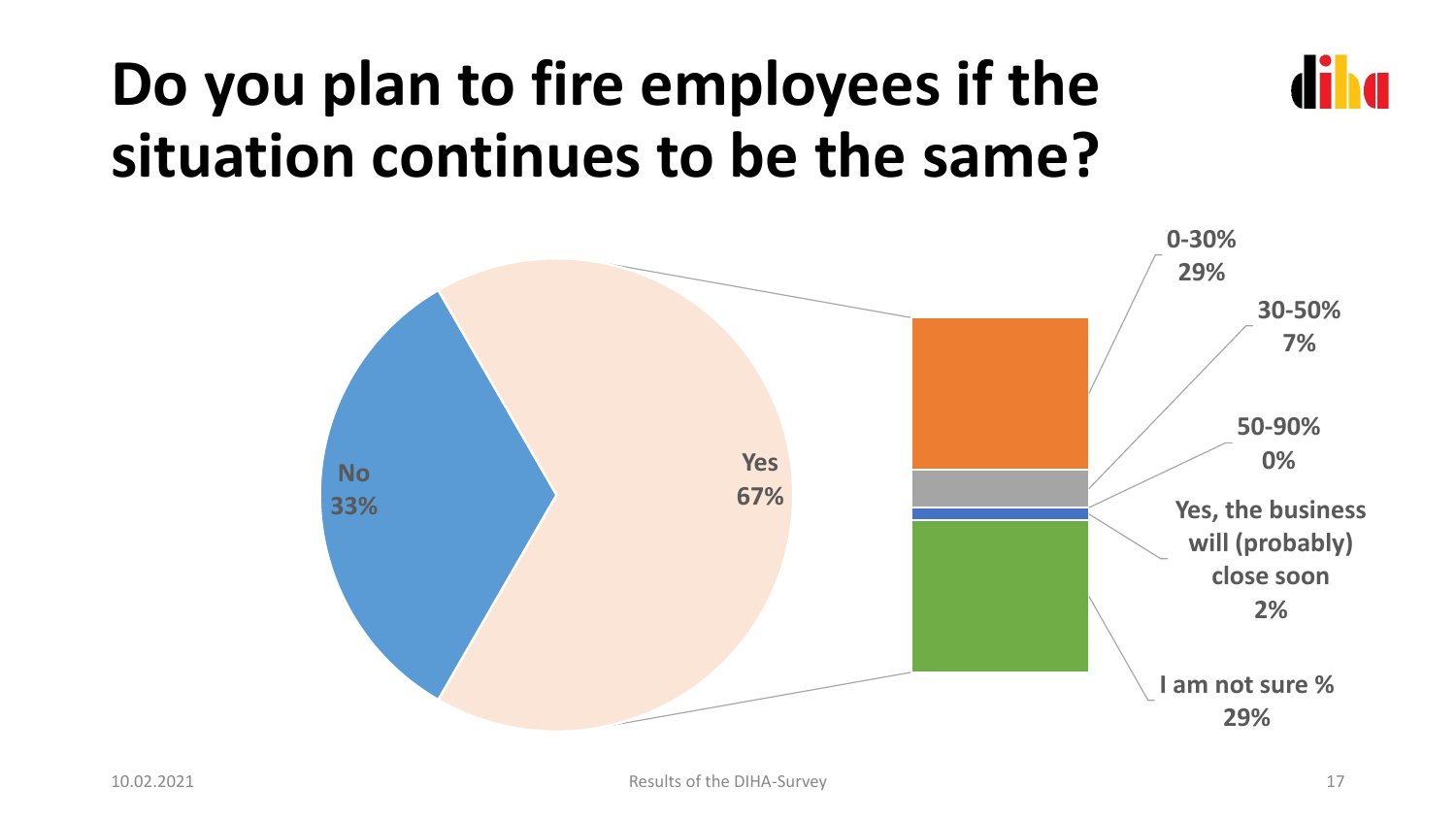#### **How do you expect the situation related diha to COVID-19 to develop?**

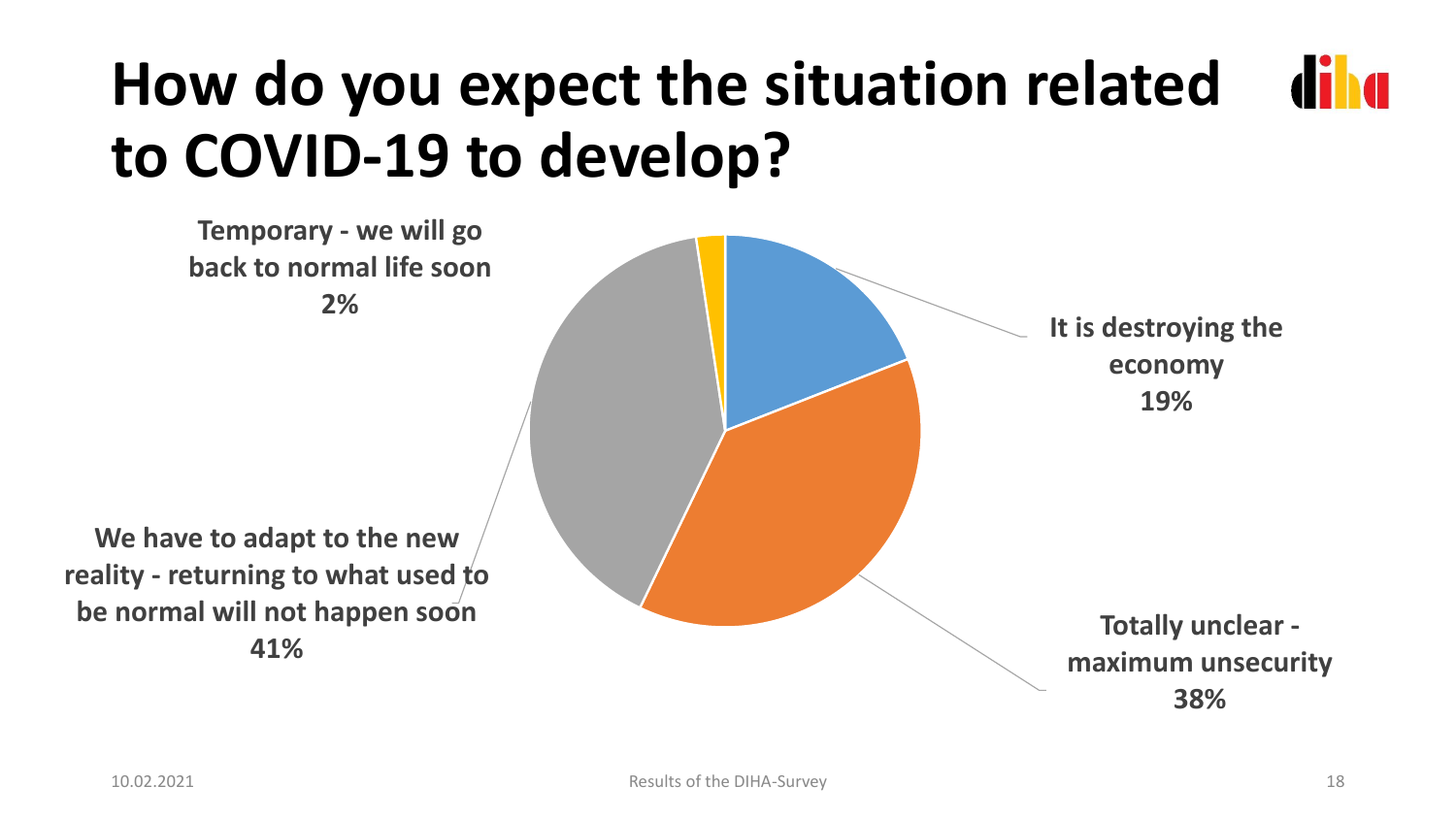#### **diha Which effects did the first and second package of measures taken by the Albanian Government cause to the economy?**

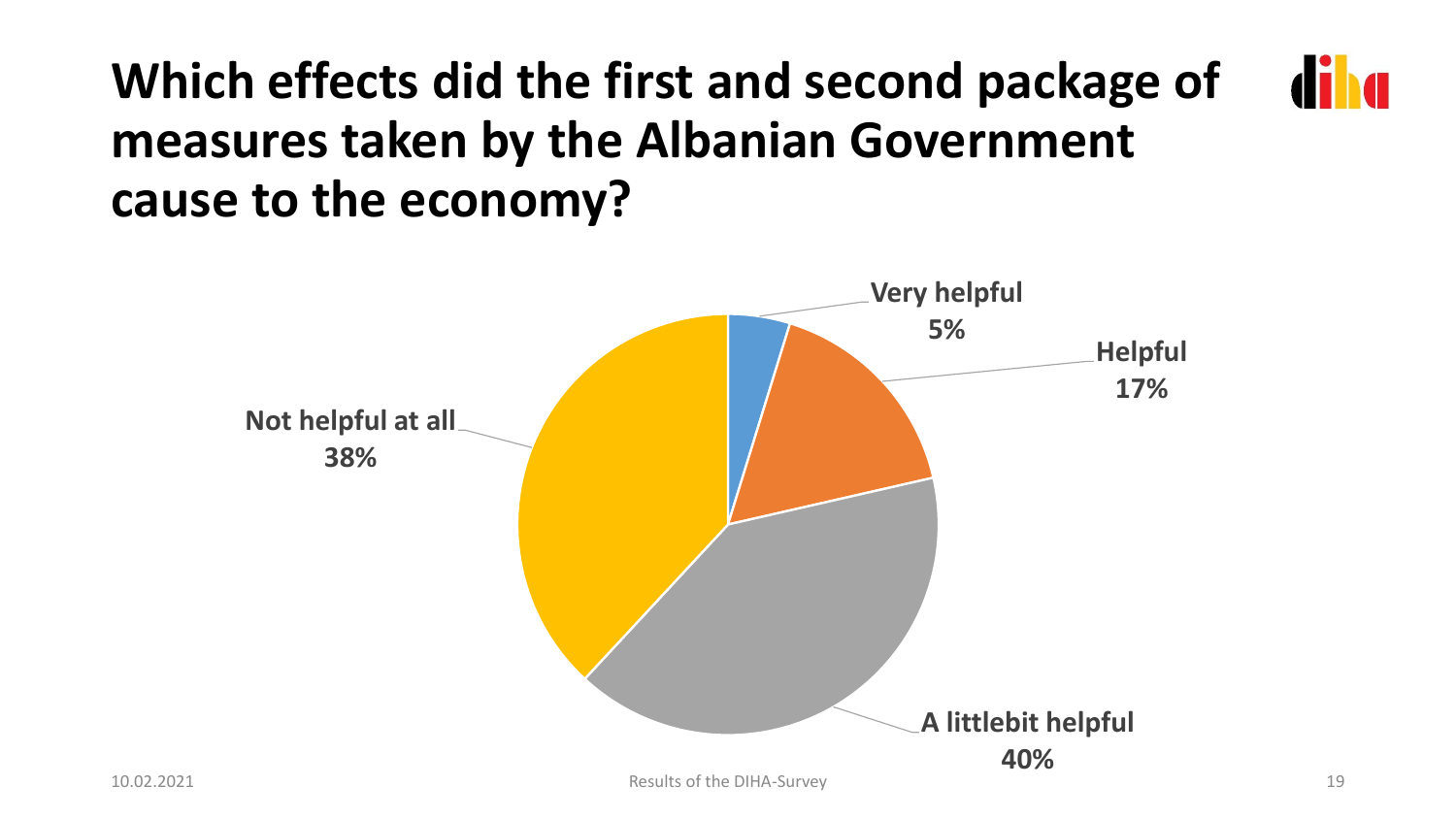

**Please suggest other measures that the government should take in order to improve the economic situation in your company**.

Summary of proposals

- **Reduction of tax obligations or tax payment deferral;**
- **Reduction of salary obligations in order to keep jobs open;** (80 % of the answers include the first 2 proposals)
- **Easier access to sovereign guarantee loans** (mentioned in 25% of the answers);
- **No, to another lockdown** (mentioned in 20% of the answers).